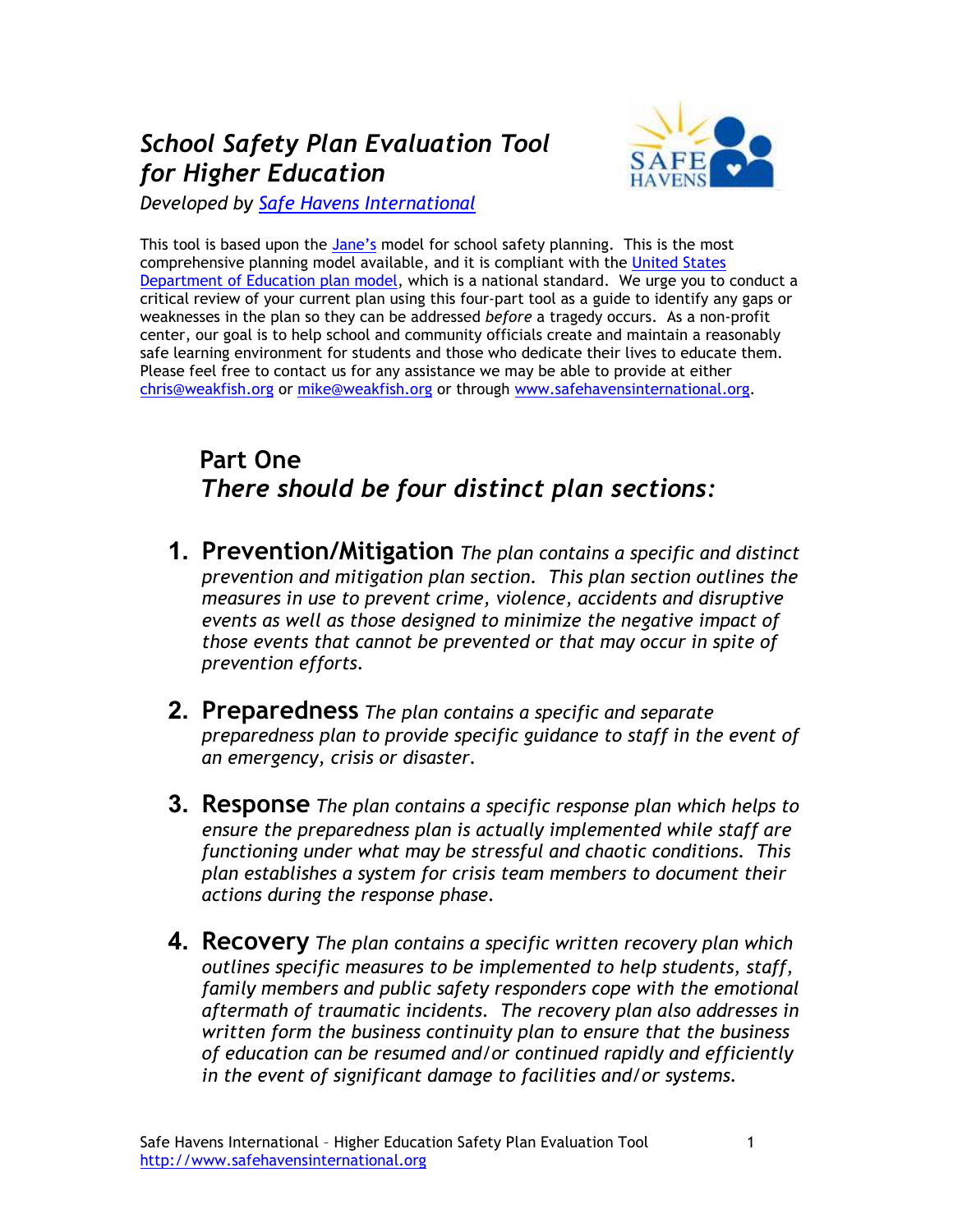### Part Two

### Does the plan include these key concepts?

**1.** The plan is compliant with the National Incident Management System (NIMS). The plan includes specific and detailed descriptions of the incident command system.

#### $Yes$  No $\_\_$

- **2.** The plan utilizes the all-hazards approach to planning and is based upon a formal hazard and vulnerability assessment process including:
	- a. A review of the local emergency management agency community hazard assessment

Yes\_\_\_ No

b. Annual tactical site surveys of the campus, all buildings, school owned facilities and any facilities leased by the school for major events (such as athletic events and graduation ceremonies)

Yes\_\_\_\_ No\_\_\_\_

c. Reviews of incident data for all safety and security incidents reported on or adjacent to school property

 $Yes$  No

d. Safety surveys of students and all staff.

Yes\_\_\_\_ No\_\_\_\_

**3.** The plan has been updated and revised within the past year

 $Yes$  No \_\_\_\_\_

4. Obsolete plan components have been recovered from staff to prevent conflicting protocols or training

 $Yes$  No \_\_\_\_\_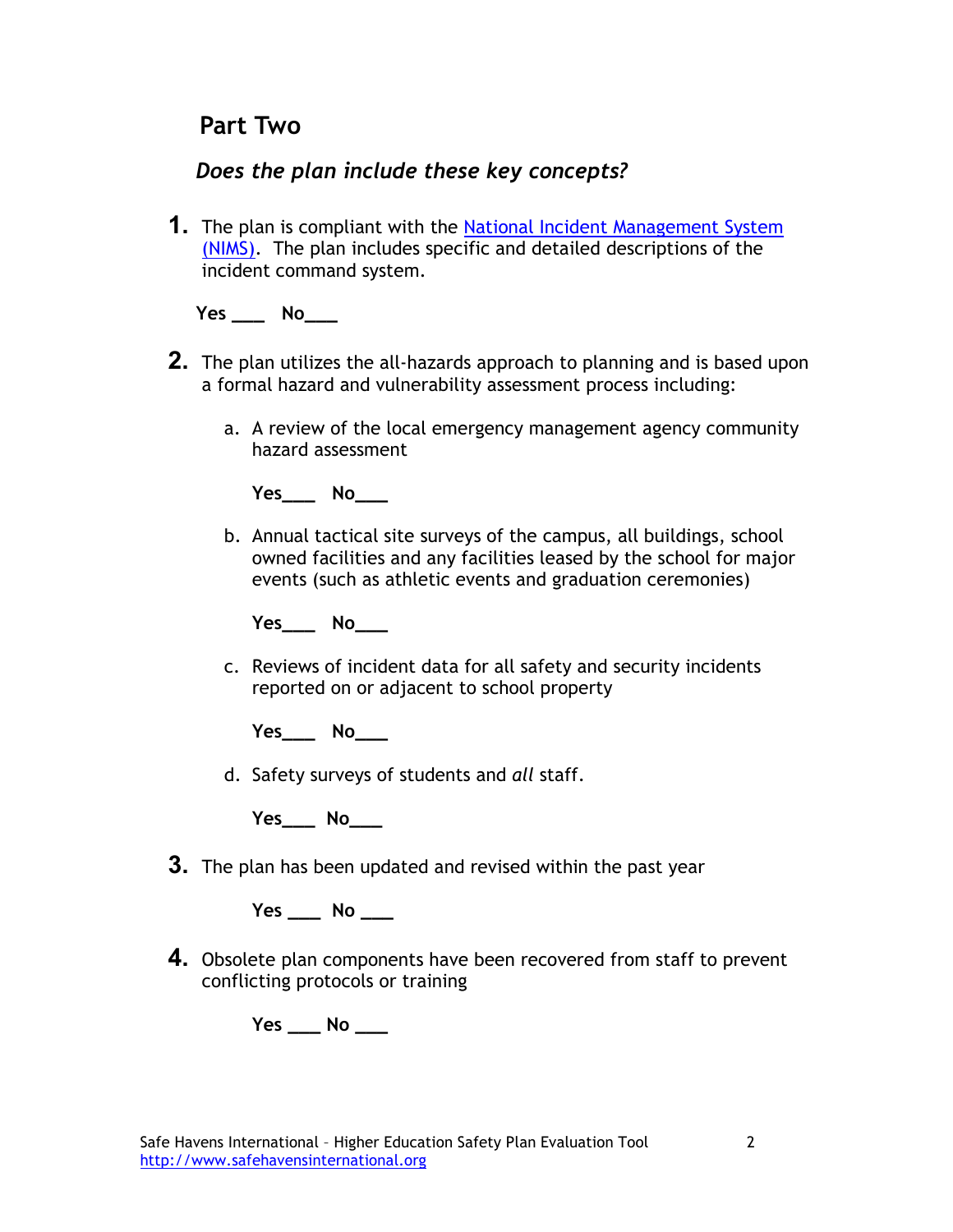| Yes | No |
|-----|----|
|     |    |
|     |    |
|     |    |
|     |    |
|     |    |
|     |    |
|     |    |
|     |    |
|     |    |
|     |    |
|     |    |
|     |    |

### Yes | No ֪ׅ֚֞֬֝֬֝֬֝֬֝֬֝֬֝֬֝֬֝֬֝֬֝֬֝֬֝֬֝֬֝֬֝ ֪ׅ֚֞֬֝֬֝֬֝֬֝֬֝֬֝֬֝֬֝֬֝֬֝֬֝֬֝֬֝֬֝֬֝ ֪ׅ֚֞֬֝֬֝֬֝֬֝֬֝֬֝֬֝֬֝֬֝֬֝֬֝֬֝֬֝֬֝֬֝ ֪ׅ֚֞֬֝֬֝֬֝֬֝֬֝֬֝֬֝֬֝֬֝֬֝֬֝֬֝֬֝֬֝֬֝ ֪ׅ֚֞֬֝֬֝֬֝֬֝֬֝֬֝֬֝֬֝֬֝֬֝֬֝֬֝֬֝֬֝֬֝ ٦ ֪ׅ֚֞֬֝֬֝֬֝֬֝֬֝֬֝֬֝֬֝֬֝֬֝֬֝֬֝֬֝֬֝֬֝ ֪ׅ֚֞֬֝֬֝֬֝֬֝֬֝֬֝֬֝֬֝֬֝֬֝֬֝֬֝֬֝֬֝֬֝ ֪ׅ֚֞֬֝֬֝֬֝֬֝֬֝֬֝֬֝֬֝֬֝֬֝֬֝֬֝֬֝֬֝֬֝

֪ׅ֚֞֬֝֬֝֬֝֬֝֬֝֬֝֬֝֬֝֬֝֬֝֬֝֬֝֬֝֬֝֬֝ ֪ׅ֚֞֬֝֬֝֬֝֬֝֬֝֬֝֬֝֬֝֬֝֬֝֬֝֬֝֬֝֬֝֬֝

# Planning collaboration: The plan has been developed with assistance from:

Area response and community service agencies and organizations

- 1. The local emergency management agency
- 2. All local law enforcement agencies
- 3. All local fire departments
- 4. Local emergency medical services
- 5. Local Public Health agency
- 6. Local coroner/medical examiner
- 7. American Red Cross
- 8. Courts
- 9. Local prosecutor
- 10.Area mental health
- 11.Area media
- 12.Area military base personnel

Internal departments/personnel

- 1. University police/security
- 2. Facilities/Physical Plant
- 3. Transportation
- 4. Mental health
- 5. Student Health Services staff
- 6. Risk management
- 7. Student services
- 8. Legal council
- 9. Special needs education
- 10.Food services
- 11.Finance

## Part Three: Plan distribution



- 1. A copy of the entire plan has been provided to the university legal counsel
- 2. A copy of the plan has been provided to the insurance agency or risk management pool administrator
- 3. Each employee is issued the appropriate ready-reference flip chart for their job classification
- 4. A written log of distribution is maintained for all plan components that are issued
- 5. Copies of the plan have been provided to local law enforcement, fire service and emergency management agencies